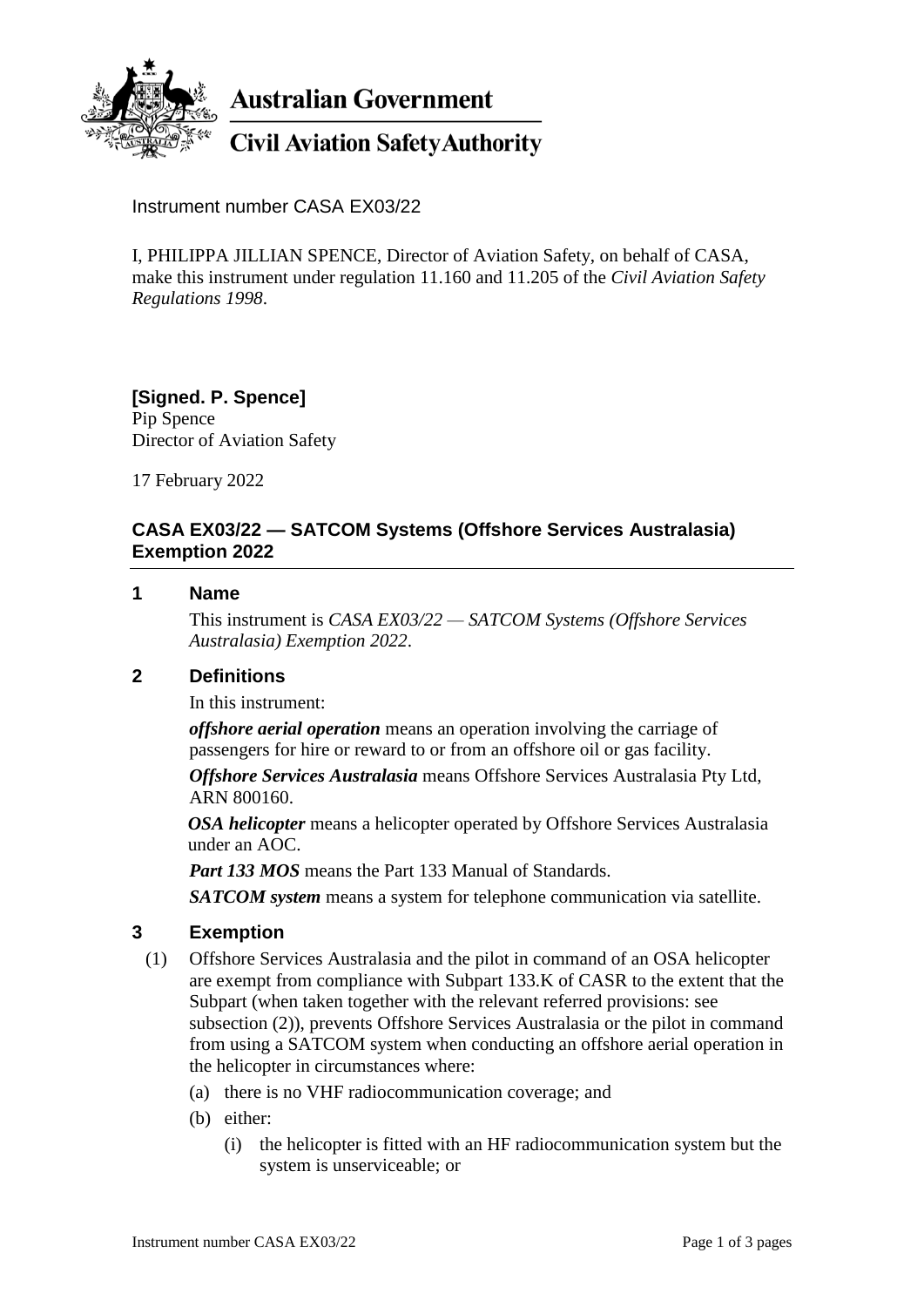- (ii) the helicopter is not fitted with an HF radiocommunication system.
- (2) In subsection (1), the *relevant referred provisions* are:
	- (a) subsection 11.08 (1) of the Part 133 MOS and, by virtue of that provision:
		- (i) regulation 91.630 of CASR and, by virtue of that regulation, Division 21.2 of the Part 91 Manual of Standards; and
		- (ii) regulation 91.635 of CASR; and
		- (iii) paragraph  $91.640$  (1) (d) of CASR; and
	- (b) paragraphs 11.08 (2) (b) and (3) (b) of the Part 133 MOS.

#### **4 Conditions**

The exemption under section 3 is subject to the following conditions:

- (a) the SATCOM system may only be used in an OSA helicopter during descent below 1 500 ft, approach, landing, take-off and climb phases up to 1 500 ft or otherwise en route in the event of an emergency or abnormal operation;
- (b) for normal operation, the helicopter must remain within VHF;
- (c) the route for each offshore aerial operation conducted in the helicopter must be selected so that the use of the SATCOM system during the operation (including the outbound and return flights) does not exceed 30 minutes;
- (d) details of pre-flight checks using the SATCOM system must be included in the aircrew checklist and form part of Offshore Services Australasia's operating procedures for the helicopter;
- (e) details of the SATCOM system must be included in the helicopter's minimum equipment list;
- (f) any pre-flight check of the SATCOM system must not cause congestion of air traffic control lines;
- (g) the SATCOM system must be equipped with an external antenna and operated by means of a common VHF headset or microphone;
- (h) the SATCOM system must be interoperable with the helicopter's other radiocommunication navigation systems;
- (i) the communications via the SATCOM system must be recorded by the helicopter's cockpit voice recorder;
- (j) the SATCOM system must be capable of being disconnected from its power source;
- (k) the SATCOM telephone number must be included in field 18 of the helicopter's flight plan;
- (l) each flight carried out in the course of the operation must be continuously monitored by dedicated Offshore Services Australasia operations personnel via a SATCOM flight tracking system;
- (m) trained radiocommunication operators at each base must, during descent, approach, landing, take-off and climb phases of the operation, be in continuous communication with:
	- (i) the helicopter; and
	- (ii) Offshore Services Australasia's operations personnel; and
	- (iii) Offshore Services Australasia's head office;